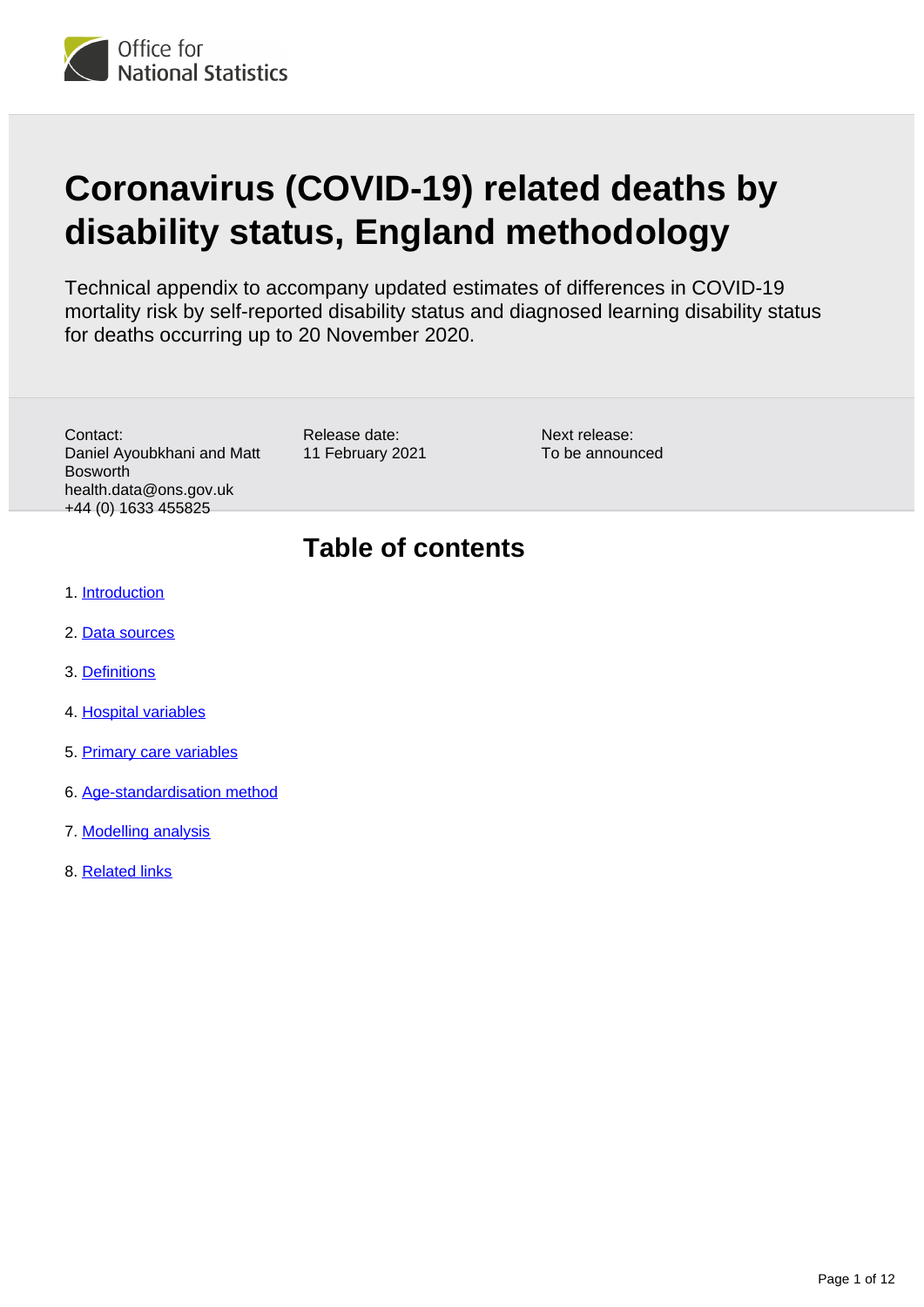## <span id="page-1-0"></span>**1 . Introduction**

This article provides details of the data and methods used in the article Updated coronavirus (COVID-19) related [deaths by disability status, England: 24 January to 20 November 2020](https://www.ons.gov.uk/peoplepopulationandcommunity/birthsdeathsandmarriages/deaths/articles/coronaviruscovid19relateddeathsbydisabilitystatusenglandandwales/24januaryto20november2020).

## <span id="page-1-1"></span>**2 . Data sources**

These analyses are based on a unique linked dataset that encompasses Census 2011 records, death registrations, [Hospital Episode Statistics \(HES\)](https://digital.nhs.uk/data-and-information/data-tools-and-services/data-services/hospital-episode-statistics) and primary care records retrieved from the General Practice [Extraction Service \(GPES\) Data for Pandemic Planning and Research \(GDPPR\)](https://digital.nhs.uk/coronavirus/gpes-data-for-pandemic-planning-and-research/guide-for-analysts-and-users-of-the-data) with England coverage only. It was created by:

- linking the 2011 Census to NHS Patient Register (PR) records between 2011 and 2013, where the NHS number was added to those Census records identified in the Patient Register
- using the NHS number and a deterministic match key linkage method where the NHS number was unavailable – death registrations for deaths occurring to 20 November 2020 and registered by 31 December 2020 were linked to 2011 Census records
- joining HES records from April 2017 and GPES records from January 2010 onto the census-deaths linked data using the NHS number

The study population comprises 29,295,161 respondents to the 2011 Census, aged between 30 and 100 years in 2020, that had not died before 24 January 2020 and could be linked to the 2011 to 2013 Patient Registers and GDPPR dataset (which comprises active NHS patients at the start of the pandemic, and are unlikely to have emigrated between 2011 and 2020).

The study population is not currently refreshed with immigrations. Some COVID-19 deaths will therefore have occurred to immigrants entering the country since 2011.

Causes of death were defined using the International Classification of Diseases, 10th Revision (ICD-10). Deaths involving the coronavirus (COVID-19) include those with an underlying cause, or any mention, of ICD-10 codes U07.1 (COVID-19, virus identified) or U07.2 (COVID-19, virus not identified).

## <span id="page-1-2"></span>**3 . Definitions**

### **Disability**

To define disability in this publication, we refer to the self-reported answers to the 2011 Census question, "Are your day-to-day activities limited because of a health problem or disability which has lasted, or is expected to last, at least 12 months? - Include problems related to old age" ("Yes, limited a lot", or "yes, limited a little", or "no").

The limited a little and limited a lot categories are referred to in this article as "less-disabled" and "more-disabled" respectively, whereas people reporting no limitation on their activities are referred to as "non-disabled". The distinction between less-disabled and more-disabled is based solely on 2011 Census data and not inferred from any other information. Therefore, it only implies a difference based on self-reported activity restrictions.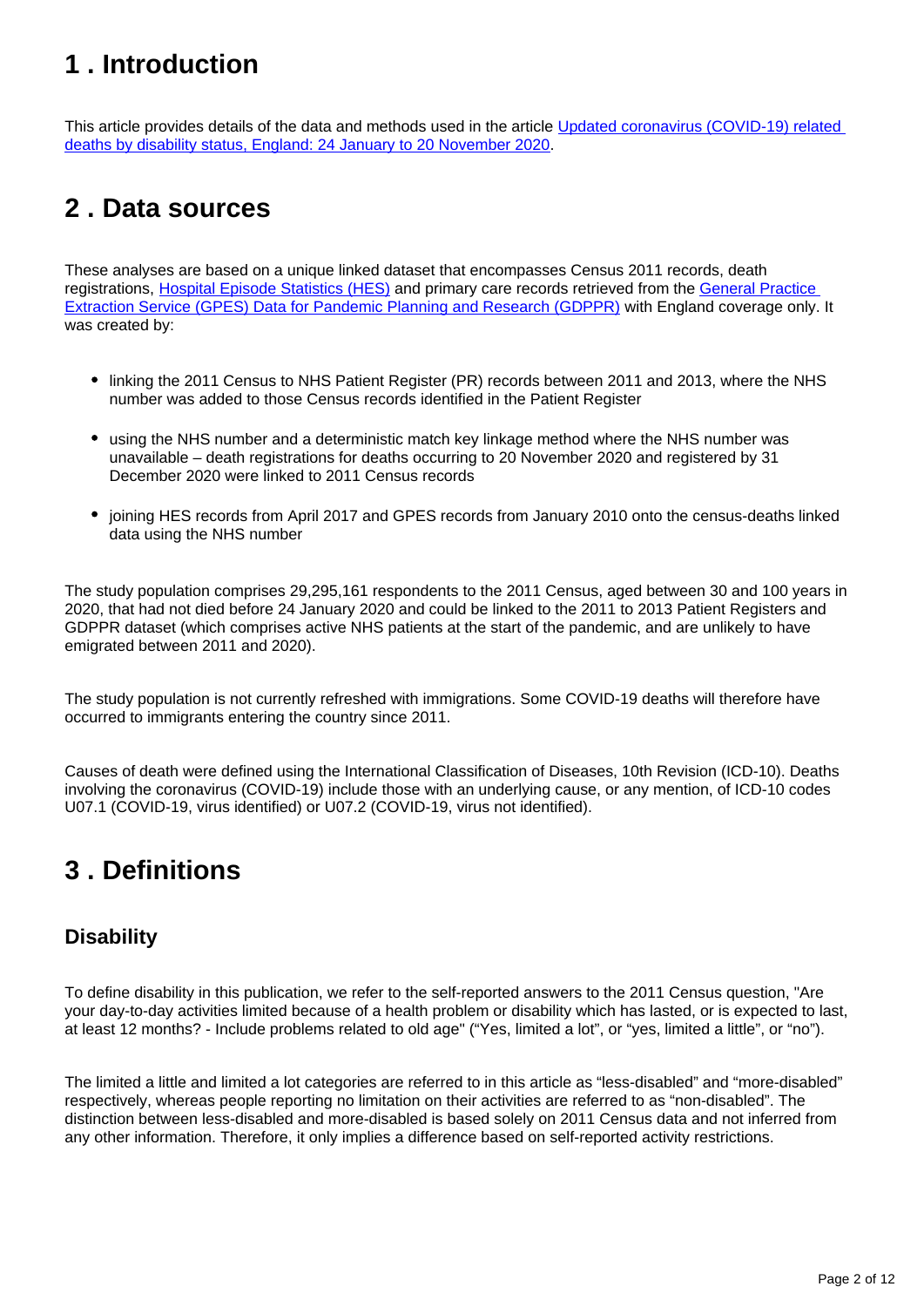This is slightly different to the current [Government Statistical Service \(GSS\) harmonised "core" definition:](https://gss.civilservice.gov.uk/policy-store/measuring-disability-for-the-equality-act-2010/) this identifies a "disabled" person as a person who self-reports having a physical or mental health condition or illness that has lasted or is expected to last 12 months or more that reduces their ability to carry-out day-to-day activities.

The GSS definition is designed to reflect the definitions that appear in legal terms in the **Disability Discrimination** [Act 1995](http://www.legislation.gov.uk/ukpga/1995/50/contents) and the subsequent [Equality Act 2010](http://www.legislation.gov.uk/ukpga/2010/15/section/6).

### **Learning disability**

Learning disability is identified from clinical diagnoses made in primary care, according to a set of 256 diagnostic codes found in routinely collected electronic health records. These codes can be found in the [look-up tables](https://digital.nhs.uk/binaries/content/assets/website-assets/coronavirus/gpes-data-for-planning-and-research/gdppr_cluster_lookup_publication-draft.xlsm) published by NHS Digital.

## <span id="page-2-0"></span>**4 . Hospital variables**

For this analysis, we used Hospital Episode Statistics (HES) data from April 2017 sourced from Admitted Patient Care (APC) records. The information within this dataset is at episode level (each finished period of care under a consultant). We created a person-level dataset from the record-level HES data to preserve all information when linking to the 2011 Census and deaths data.

The analytical variables derived from HES were:

- the number of first admission episode flags in the APC dataset to derive the number of admissions per person
- the number of days spent in admitted patient care from the APC dataset

These were then aggregated up to the person level by stacking and deduplicating all datasets on the NHS number and date of birth, to create one row per individual. Records with blank or invalid NHS numbers and/or dates of birth were dropped, as these could not be linked to the Census.

The total number of individuals in our HES data was 43,562,505. The HES data were then linked to the Census and deaths data through a simple deterministic link on the NHS number and the date of birth. A total of 31,903,383 of the HES records were linked to the 2011 Census (73.2%). The remaining unlinked 26.8% are likely to have not been registered on the 2011 Census, because they were born after 27 March 2011, migrated to England after that date, or were not enumerated at the 2011 Census despite being a resident.

In addition, some individuals in the unlinked group may not have been able to have an NHS number assigned to their Census record. This could be because of conflicting addresses, name changes or other reasons, and so the deterministic and probabilistic linkage methods would have failed, though this is only in a small number of cases.

## <span id="page-2-1"></span>**5 . Primary care variables**

Primary care records were extracted from the General Practice Extraction Service (GPES) Data for Pandemic Planning and Research (GDPPR) dataset, which contains approximately 35,000 clinical codes (including diagnoses, measurements, and prescriptions) for active NHS patients at the start of the coronavirus (COVID-19) pandemic.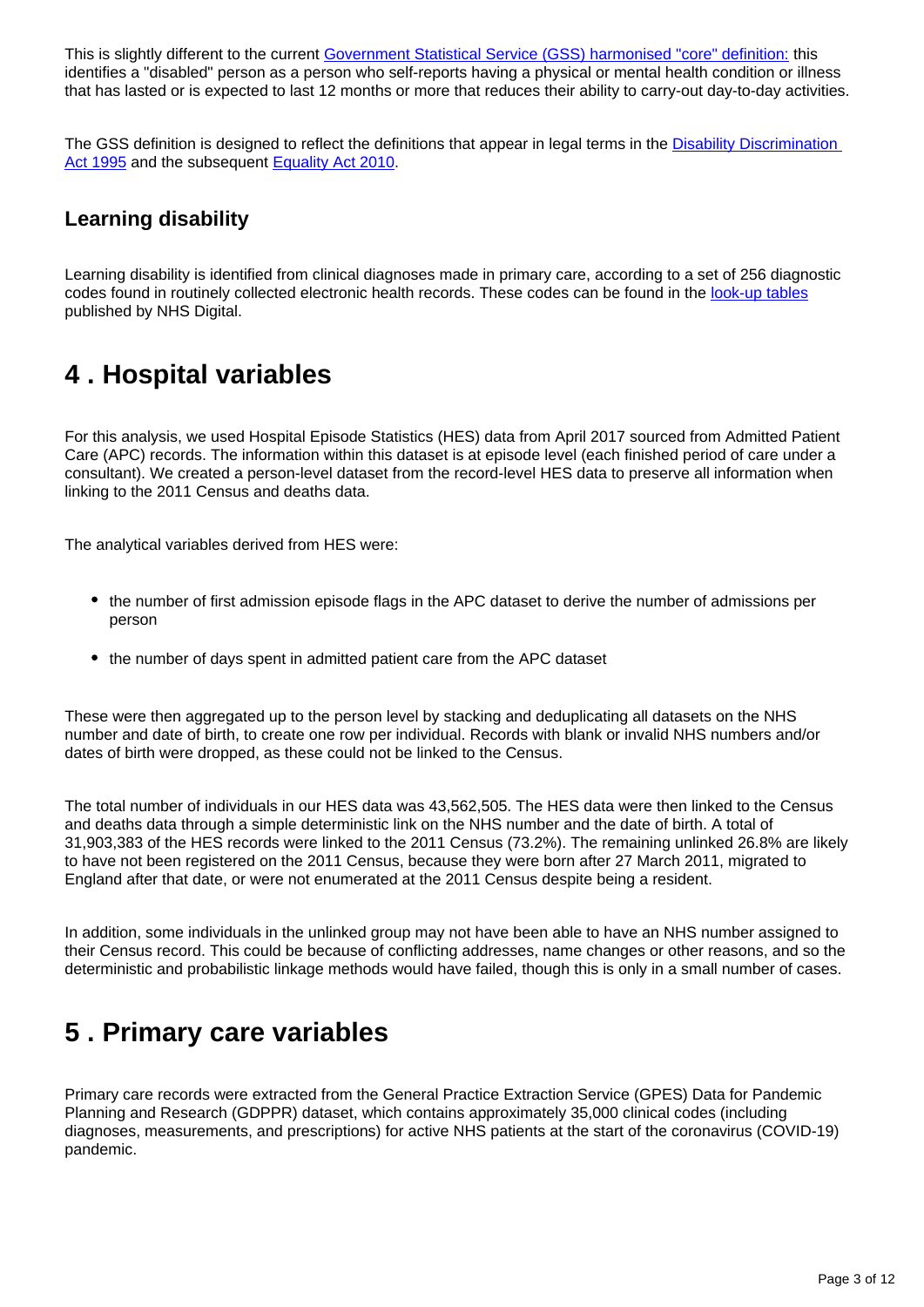The GDPPR dataset was firstly used to identify individuals in the study population in 2020; of 43.6 million respondents to the 2011 Census in England who could be linked to the 2011 to 2013 Patient Registers and had not died before 24 January 2020, 34.9 million could be linked to at least one GDPPR record.

Secondly, as with the HES data, record-level data for relevant conditions (listed in this section) were converted to binary (except for body mass index and kidney disease), person-level variables by grouping by NHS number.

The GDPPR dataset was used to identify individuals who had primary care contact over the past 10 years for a range of conditions. These comorbidities were chosen because they were previously implicated in raising risk of death from COVID-19 by the QCOVID algorithm for predicting hospital admission and mortality from COVID-19 in [adults.](https://www.bmj.com/content/371/bmj.m3731)

We were unable to include some health variables from the QCOVID algorithm either because of an insufficient number of cases for analysis (bone marrow transplant, cerebral palsy, congenital heart disease, and sickle cell disease) or because we do not have permission to use these data (chemotherapy or radiotherapy treatment). The full list of health variables that were included comprises: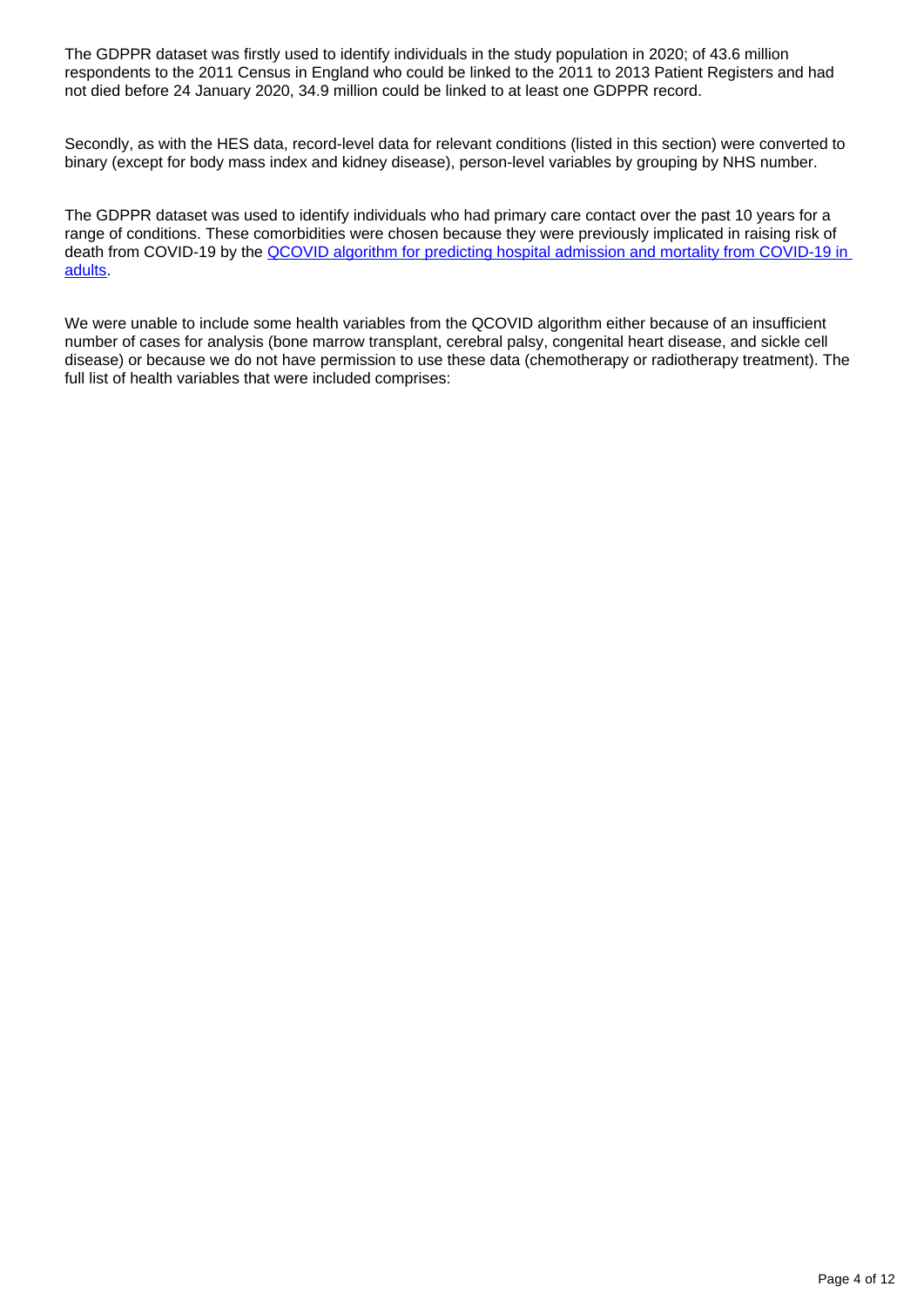- body mass index
- ever having a solid organ transplant
- history of asthma
- history of atrial fibrillation
- history of blood cancer
- history of chronic obstructive pulmonary disease
- history of cirrhosis of the liver
- history of congestive cardiac failure
- history of coronary heart disease
- history of rare pulmonary disorders (cystic fibrosis, bronchiectasis, or alveolitis)
- history of dementia
- history of diabetes
- history of epilepsy
- history of kidney disease
- history of osteoporotic fracture
- history of rare neurological conditions (motor neurone disease, multiple sclerosis, myasthenia, or Huntington's Chorea)
- history of Parkinson's disease
- history of peripheral vascular disease
- history of pulmonary hypertension or pulmonary fibrosis
- history of respiratory cancer
- history of rheumatoid arthritis or systemic lupus erythematosus
- history of mental illness
- history of stroke or transient ischaemic attack
- history of thrombosis or pulmonary embolus
- prescribed immunosuppressant medication
- prescribed anti-leukotriene or long-acting beta blocker medication
- prescribed prednisolone medication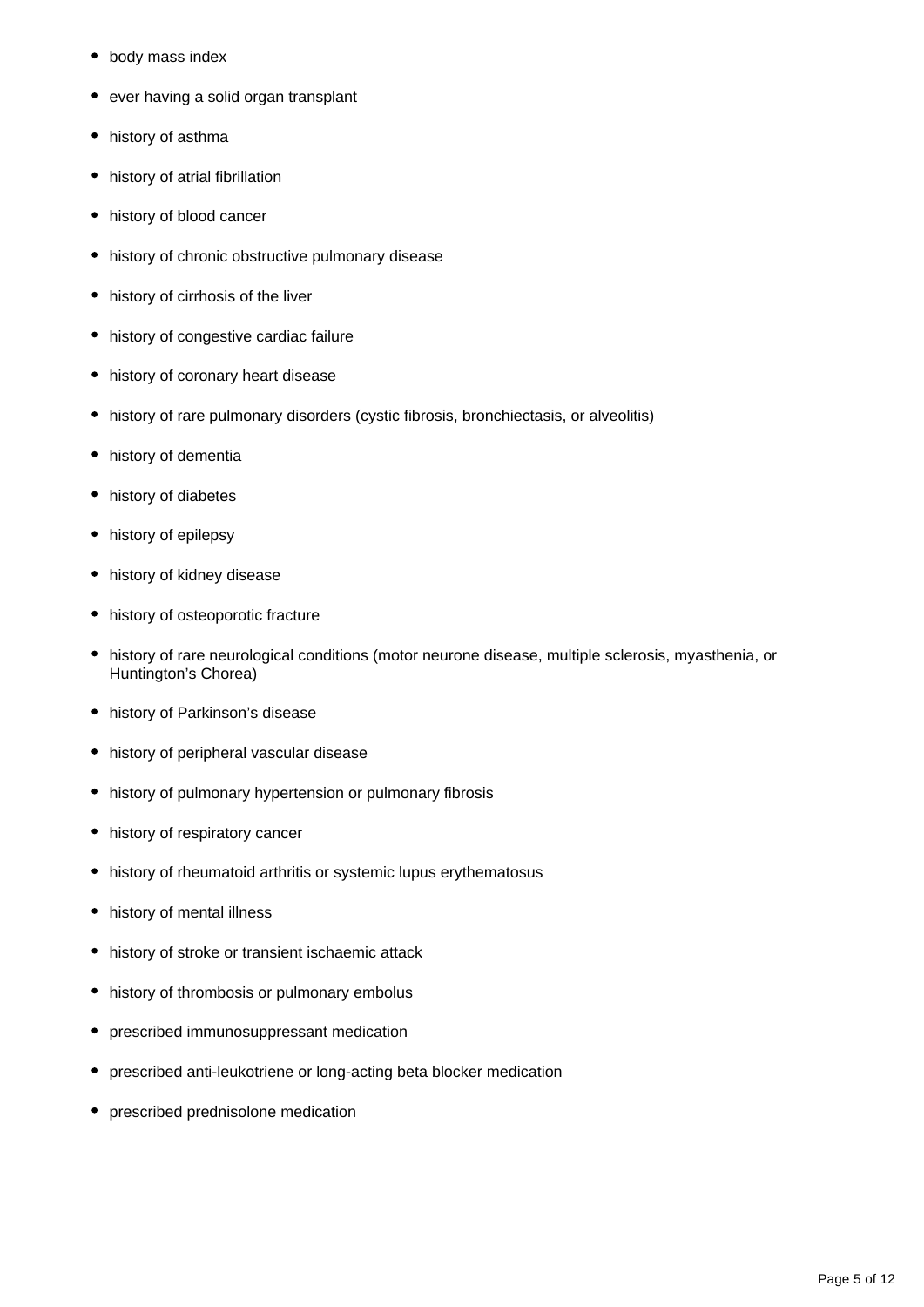## <span id="page-5-0"></span>**6 . Age-standardisation method**

This Microsoft Excel [template](https://webarchive.nationalarchives.gov.uk/20160105231503/https://ons.gov.uk/ons/guide-method/user-guidance/health-and-life-events/age-standardised-mortality-rate-calculation-template-using-the-2013-esp.xls) demonstrates how age-standardised rates and 95% confidence intervals are calculated.

Age-standardised rates are calculated as follows:

$$
\frac{\sum\limits_{i}w_ir_i}{\sum\limits_{i}w_i} = \text{x100},000 study population
$$

where:

- i is the age group
- $\bullet$  w<sub>i</sub> is the number, or proportion, of individuals in the standard population in age group i
- $\bullet$  r<sub>i</sub> is the observed age-specific rate in the subject population in age group i, given by:

 $r_i = d_i/n_i$ 

where:

- $\bullet$  d<sub>i</sub> is the observed number of deaths in the subject population in age group i
- $n_i$  is the population at risk in age-group i

The age-standardised rate is a weighted sum of age-specific death rates where the age-specific weights represent the relative age distribution of the standard population (in this case the 2013 European Standard [Population \(ESP\)](https://ec.europa.eu/eurostat/web/products-manuals-and-guidelines/-/KS-RA-13-028)). The variance is the sum of the age-specific variances and its standard error is the square root of the variance:

$$
SE(ASR) = \sqrt{\frac{\sum{\left(w_{i}^{2}\right)\frac{r_{i}^{2}}{d_{i}}}}{\sum{\left(w_{i}\right)^{2}}}}
$$

where:

- $r_i$  is the crude age-specific rate in the local population in age group i
- $\bullet$  d<sub>i</sub> is the number of deaths in the local population in age group i

### **Confidence intervals**

The mortality data in this release are not subject to sampling variation as they were not drawn from a sample. Nevertheless, they may be affected by random variation, particularly where the number of deaths or probability of dying is small. To help assess the variability in the rates, they have been presented alongside 95% confidence [intervals](https://www.ons.gov.uk/methodology/methodologytopicsandstatisticalconcepts/uncertaintyandhowwemeasureit#confidence-interval).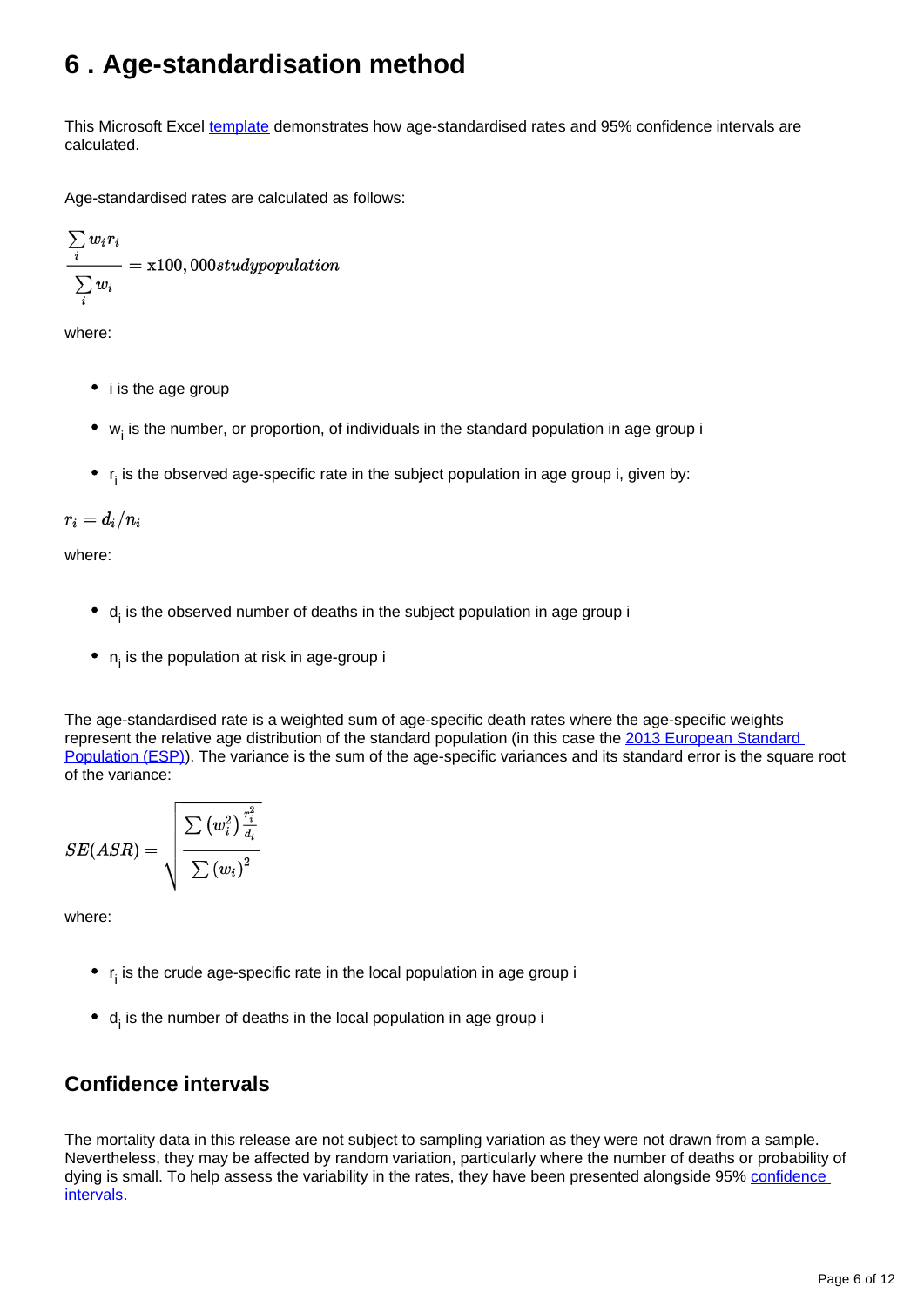The choice of the method used in calculating confidence intervals for rates will, in part, depend on the assumptions made about the distribution of the deaths data on which these rates are based. Traditionally, a normal approximation method has been used to calculate confidence intervals on the assumption that deaths are normally distributed. However, if the number of deaths is relatively small (fewer than 100), it may be assumed to follow a Poisson probability distribution. In such cases, it is more appropriate to use the confidence limit factors from a Poisson distribution table to calculate the confidence intervals instead of a normal approximation method.

The method used in calculating confidence intervals for rates based on fewer than 100 deaths was proposed by [Dobson and others \(1991\)](http://onlinelibrary.wiley.com/doi/10.1002/sim.4780100317/abstract) as described in [APHO \(2008\)](http://www.apho.org.uk/). In this method, confidence intervals are obtained by scaling and shifting (weighting) the exact interval for the Poisson distributed counts (number of deaths in each year). The weight used is the ratio of the standard error of the age-standardised rate to the standard error of the number of deaths.

The lower and upper 95% confidence intervals are denoted as ASR lower and ASR upper, respectively, and calculated as:

$$
ASR_{lower} = ASR + (D_I - D) \cdot \sqrt{\frac{v\left(ASR\right)}{v\left(D\right)}}
$$
  

$$
ASR_{upper} = ASR + (D_u - D) \cdot \sqrt{\frac{v\left(ASR\right)}{v\left(D\right)}}
$$

where:

- $\bullet$  D<sub>I</sub> and D<sub>u</sub> are the exact lower and upper confidence limits for the number of deaths, calculated using confidence limit factors from a Poisson probability distribution table
- D is the number of deaths in each year
- v (ASR) is the variance of the age-standardised rate
- v (D) is the variance of the number of deaths

Where there are 100 or more deaths in a year, the 95% confidence intervals for age-standardised rates are calculated using the normal approximation method:

ASR  $_{\text{LIAI}}$  = ASR±1.96\*SE

where:

ASR $_{11/10}$  represents the upper and lower 95% confidence limits, respectively, for the age-standardised rate and SE is the standard error.

## <span id="page-6-0"></span>**7 . Modelling analysis**

We use Cox proportional hazard models to assess how the risk of death involving the coronavirus (COVID-19) varies by self-reported disability status and learning disability status. This is once we adjust for residence type (private household, care home, or other communal establishment) and a range of geographical, demographic, socio-economic, household, occupational exposure and health-related factors.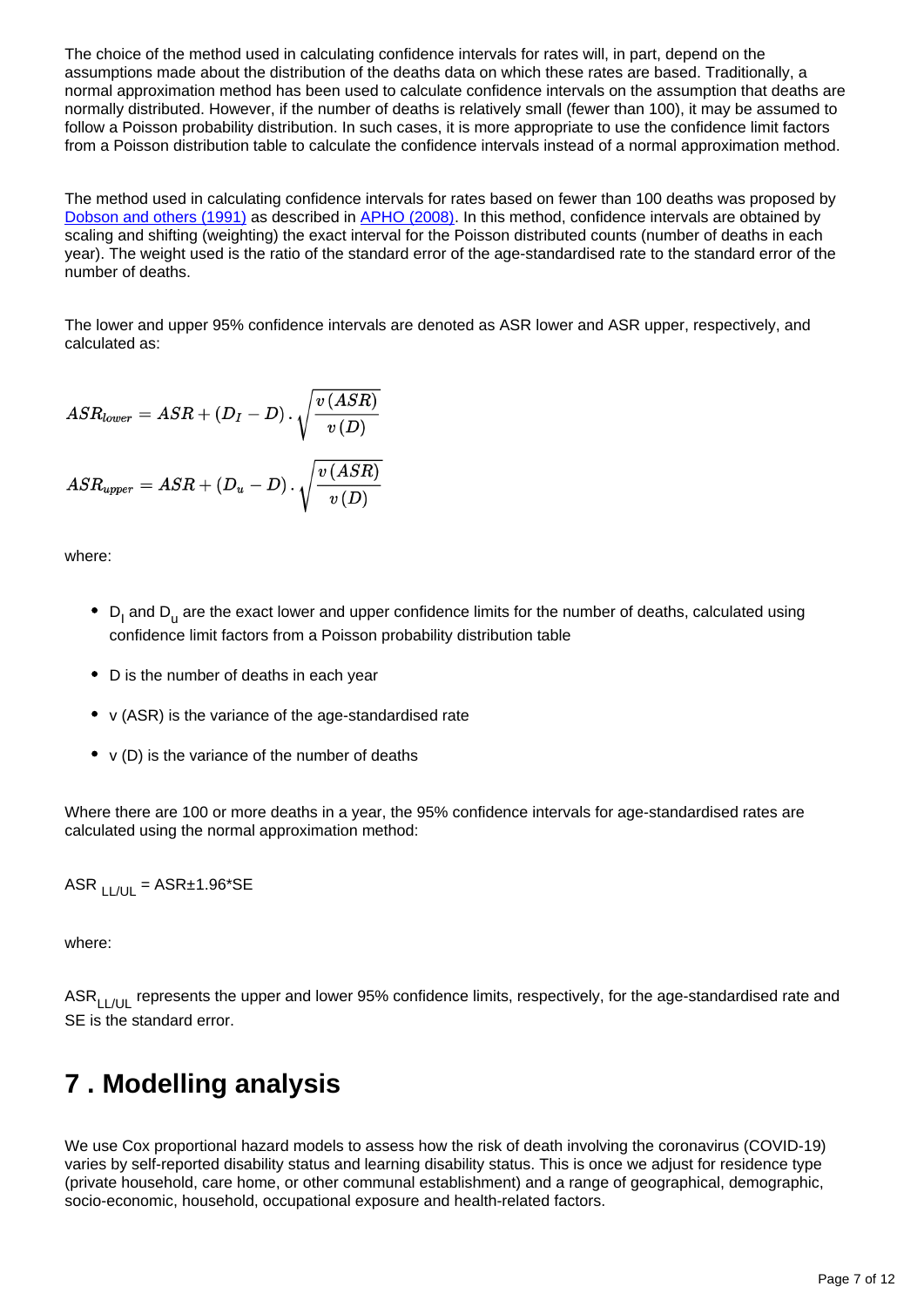Most individual characteristics are retrieved from the 2011 Census. This is except for hospital admissions and preexisting health conditions, which are derived from hospital episode statistics (HES) records from April 2017 onwards and General Practice Extraction Service (GPES) Data for Pandemic Planning and Research (GDPPR) from January 2010 onwards, respectively.

### **Covariates included in the Cox proportional hazards model**

### **Age variables**

Variable: Single year of age Coding: Second-order polynomial

### **Residence variables**

Variable: Residence type Coding: Dummy variables representing private household, care home and other communal establishment

### **Geographical variables**

Variable: Local authority district Coding: Dummy variables representing local authority districts

Variable: Population density Coding: Second-order polynomial, allowing for a different slop beyond the 99th percentile of the distribution to account for extreme values

#### **Socio-economic variables**

Variable: Index of Multiple Deprivation (IMD) Coding: Dummy variables representing deciles of deprivation, or communal establishment

Variable: Household deprivation

Coding: Not deprived, deprived in one dimension, deprived in two dimensions, deprived in three dimensions, deprived in four dimensions, communal establishment

Household deprivation is defined according to four dimensions:

- employment (at least one household member is unemployed or long-term sick, excluding full-time students)
- education (no household members have at least Level 2 education, and no one aged 16 to 18 years is a full-time student)
- health and disability (at least one household member reported their health as being "bad" or "very bad" or has a long-term health problem)
- housing (the household's accommodation is overcrowded, with an occupancy rating negative 1 or less, or is in a shared dwelling, or has no central heating)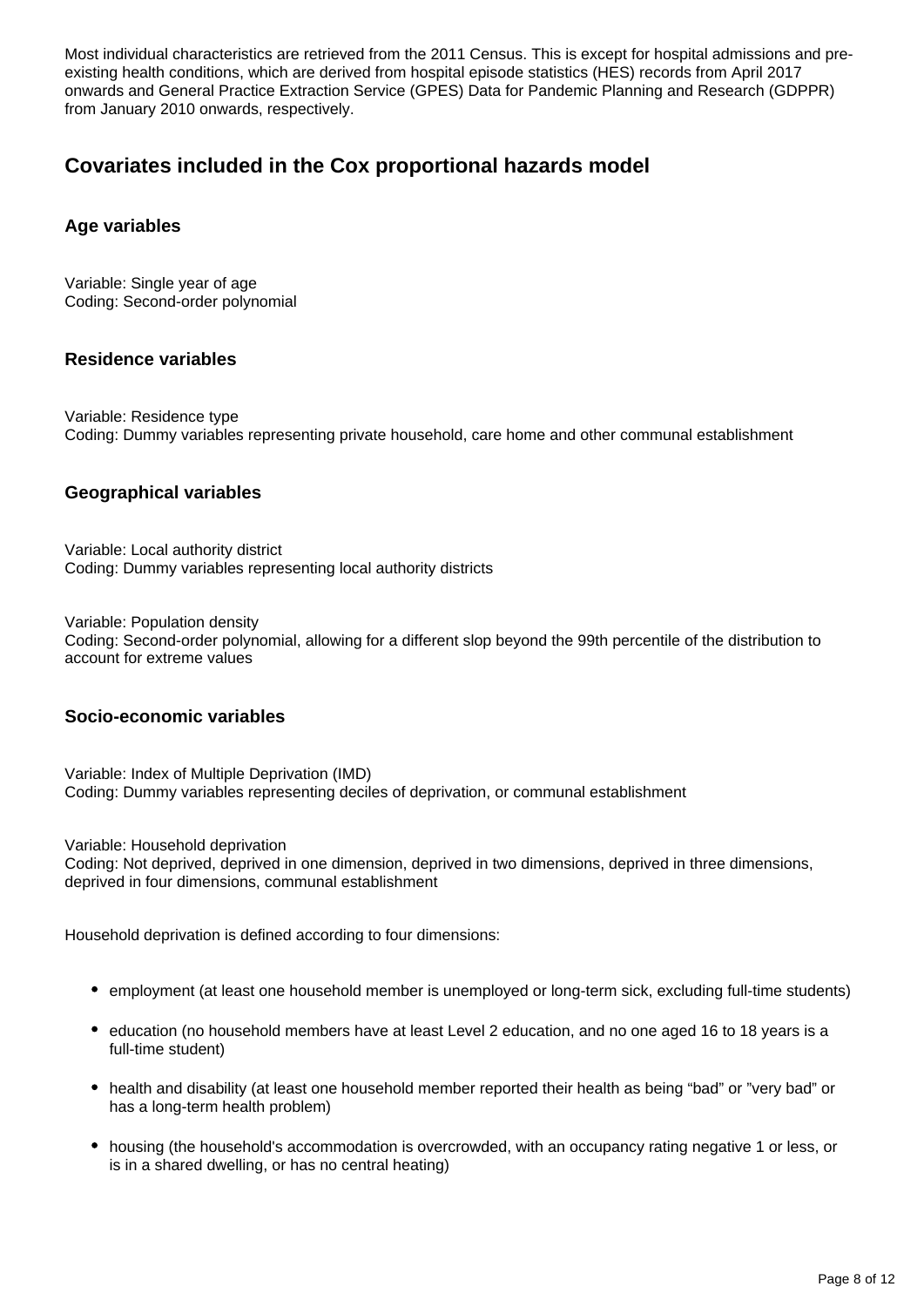Variable: Household tenure Coding: Own outright, own with mortgage, social rented, private rented, other, communal establishment

Variable: National Statistics Socio-Economic Classification of household head (NS-SEC) Coding: Higher managerial, administrative and professional occupations, intermediate occupations, routine and manual occupations, never worked, not applicable, communal establishment

Variable: Level of highest qualification Coding: Degree, A-level or equivalent, GCSE or equivalent, no qualification

### **Ethnicity variables**

Variable: Ethnicity Coding: Bangladeshi, Black African, Black Caribbean, Chinese, Indian, Mixed, Other, Pakistani, White British, White other

#### **Household variables**

Variable: Household size Coding: 1 to 2 people, 3 to 4 people, 5 to 6 people, 7 or more people, communal establishment

Variable: Family type Coding: Not a family, couple with children, lone parent, communal establishment

Variable: Household composition

Coding: Single-adult household, two-adult household, multi-generational household (at least one person aged over 65 years and someone at least 20 years younger), other 3 or more adults, child in household, communal establishment

#### **Occupational exposure variables**

Variable: Key worker type Coding: Education and childcare, food and necessity goods, health and social care, public services, national and local government, public safety and national security, transport, utilities and communication, not a key worker

Variable: Key worker in the household Coding: Yes, no, communal establishment

Variable: Exposure to disease Coding: Score ranging from 0 (no exposure) to 100 (maximum exposure)

Variable: Proximity to others Coding: Score ranging from 0 (no exposure) to 100 (maximum exposure)

Variable: Household exposure to disease

Coding: Maximum "exposure to disease" score in each household categorised as 0 to 20.0, 20.1 to 40.0, 40.1 to 60.0, 60.1 to 80.0, and 81 to 100, communal establishment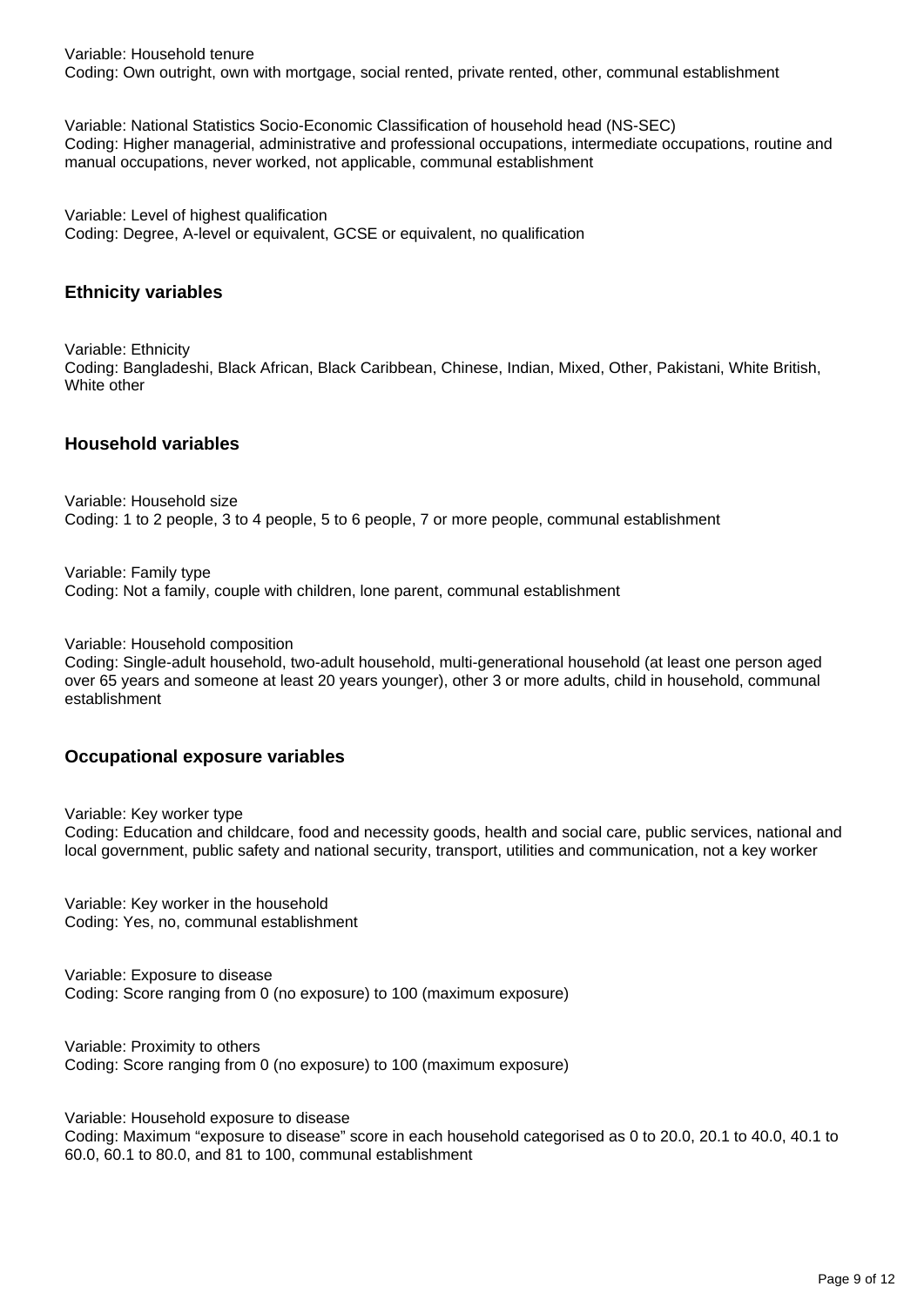Variable: Household proximity to others Coding: Maximum "proximity to others" score in each household categorised as 0 to 20.0, 20.1 to 40.0, 40.1 to 60.0, 60.1 to 80.0, and 81 to 100, communal establishment

### **Health variables**

Variable: Number of admissions to Admitted Patient Care Coding: 0, 1, 2 to 3, 4 to 5, 6 to 9, 10 or more

Variable: Number of days spent in Admitted Patient Care Coding: 0, 1, 2 to 4, 5 to 9, 10 to 19, 20 to 39, 40 to 69, 70 or more

Variable: Body Mass Index (kilograms/square metres) Coding: less than 18.5, 18.5 to  $25$ , 25 to 30, more than or equal to 30, missing

Variable: Chronic kidney disease (CKD) Coding: No CKD, CKD stage 3, CKD stage 4, CKD stage 5

Variable: Cancer and immunosuppression

Coding: Blood cancer, respiratory cancer, solid organ transplant, prescribed immunosuppressant medication by GP, prescribed leukotriene or long-acting beta blockers, prescribed regular prednisolone

Variable: Other conditions

Coding: Diabetes, chronic obstructive pulmonary disease (COPD), asthma, rare pulmonary diseases, pulmonary hypertension or pulmonary fibrosis, coronary heart disease, stroke, atrial fibrillation, congestive cardiac failure, venous thromboembolism, peripheral vascular disease, dementia, Parkinson's disease, epilepsy, rare neurological conditions, severe mental illness, osteoporotic fracture, rheumatoid arthritis or systemic lupus erythematosus, cirrhosis of the liver

We model the hazard of death involving COVID-19 between 24 January 2020 and 20 November 2020. In our analytical dataset, we include all those who died of any cause during this period and a weighted random sample of those who did not (the sampling fractions are 1% for the non-disabled population and 5% for each of the selfreported disability status and learning disability status populations; separate samples are drawn for fitting the selfreported disability and learning disability models).

We estimate separate models for males and females, as the risk of death involving COVID-19 differs markedly by sex. We present results from several models, adding different control variables step by step. This allows us to see how differences by self-reported disability status and learning disability status vary as we include further explanatory variables.

In our baseline model, we present hazard ratios adjusted for age. We include age as a second-order polynomial to account for the non-linear relationship between age and the hazard of death involving COVID-19. We then adjust for factors likely to affect the risk of infection but also the risk of having a pre-existing condition too and therefore prognosis.

We adjust for residence type (private household, care home or other communal establishments). We use the 2019 NHS Patient Register to update place of residence for individuals recorded as living in a private household on the 2011 Census that had subsequently moved into a care home.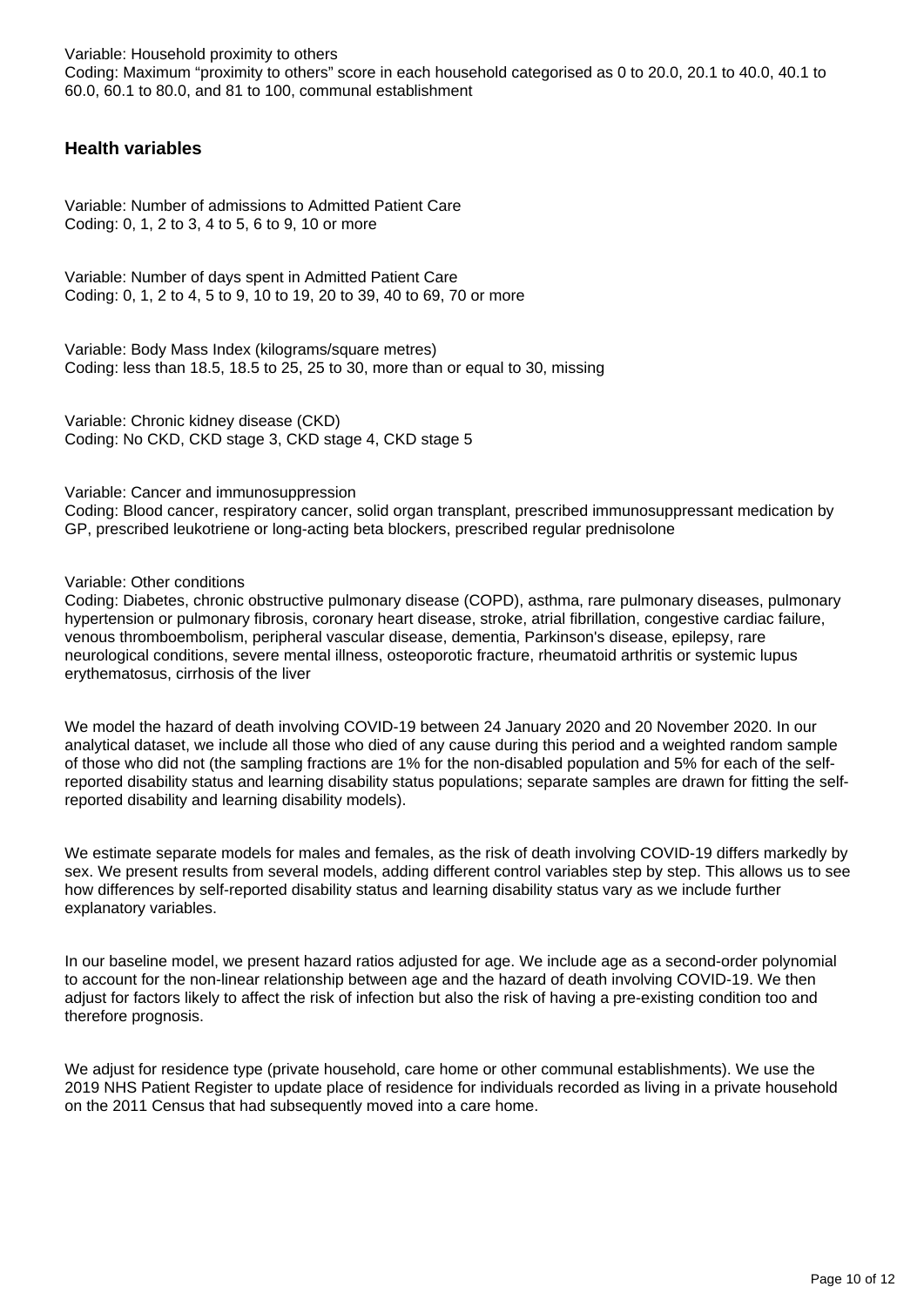We then adjust for geographical factors. The probability to be infected by COVID-19 is likely to vary by region of residence. We therefore allow the baseline mortality hazard to vary by local authority district. We also adjust for population density for the Lower layer Super Output Area (LSOA) of residence at the time of the 2011 Census. To account for the non-linear relationship between population density and the hazard of death involving COVID-19, we include population density as a second-order polynomial, allowing for different slopes for the top 1% of the population density distribution to account for outliers.

We then account for deprivation and wider measures of socio-economic status. We adjust for neighbourhood deprivation by adding decile of the Index of Multiple Deprivation (IMD) 2015 at the time of the 2011 Census in our model. The IMD is an overall measure of deprivation based on factors such as income, employment and health.

We also adjust for the level of household deprivation, a summary measure of disadvantage based on four selected household characteristics (employment, education, health and housing). We include in our model the highest level of qualification (degree, A-level or equivalent, GCSE or equivalent, no qualification) of the individual, and the National Statistics Socio-Economic Classification (NS-SEC) of the household head (higher managerial, administrative and professional occupations, intermediate occupations, routine and manual occupations, never worked or long-term unemployed, not applicable).

We further adjust for household composition and circumstances. We include in our models:

- the number of people in the household
- the family type (not a family, couple with children, lone parent)
- household composition (single-adult household, two-adult household, multi-generational household (households with at least one person aged 65 years or over and someone at least 20 years younger), and a child aged 18 years or under in household)

We also adjust for the tenure of the household (owned outright, owned with mortgage, social rented, private rented, other). We include an additional "communal establishment" level for all household variables for people living in a care home or other communal establishment.

In addition, we adjust for a set of measures of occupational exposure. We include binary variables indicating if the individual is a key worker, and if so, what type. These data are taken from occupations as recorded on the 2011 Census. We also include a binary variable indicating if anyone in the household is a key worker.

We account for exposure to diseases and contact with others using scores ranging from 0 (no exposure) to 100 (maximum exposure). Exposure to disease and physical proximity scores were originally obtained using O\*NET data based on US Standard Occupational Classification (SOC) codes and were mapped to UK SOC codes. The derivation of the scores is in line with the [methodology previously used by the Office for National Statistics \(ONS\).](https://www.ons.gov.uk/employmentandlabourmarket/peopleinwork/employmentandemployeetypes/articles/whichoccupationshavethehighestpotentialexposuretothecoronaviruscovid19/2020-05-11) We include these scores for all individuals with a valid occupation and derive the maximum value among all household members.

Most of these characteristics were retrieved from the 2011 Census. We sought to increase the accuracy of the Census variables so that they more accurately reflect living circumstances in 2020 by setting household characteristics to "communal establishment" and occupational exposure variables to zero for people who were recorded as living in a private household on the 2011 Census but living in a care home on the 2019 Patient Register. Similarly, people aged 10 to 17 years at the time of the 2011 Census were excluded from the calculation of household level variables as they are likely to have left the household.

In the fully adjusted model, we adjust for the number of hospital admissions and number of days spent in admitted patient care over the past three years, derived from NHS Hospital Episode Statistics (HES) records, and the presence of pre-existing health conditions, derived from the General Practice Extraction Service (GPES) Data for Pandemic Planning and Research (GDPPR). To allow for the effect of all these health-related factors to vary depending on the age of the individuals, we interact each of them with a binary variable indicating if the individual is aged 70 years or over.